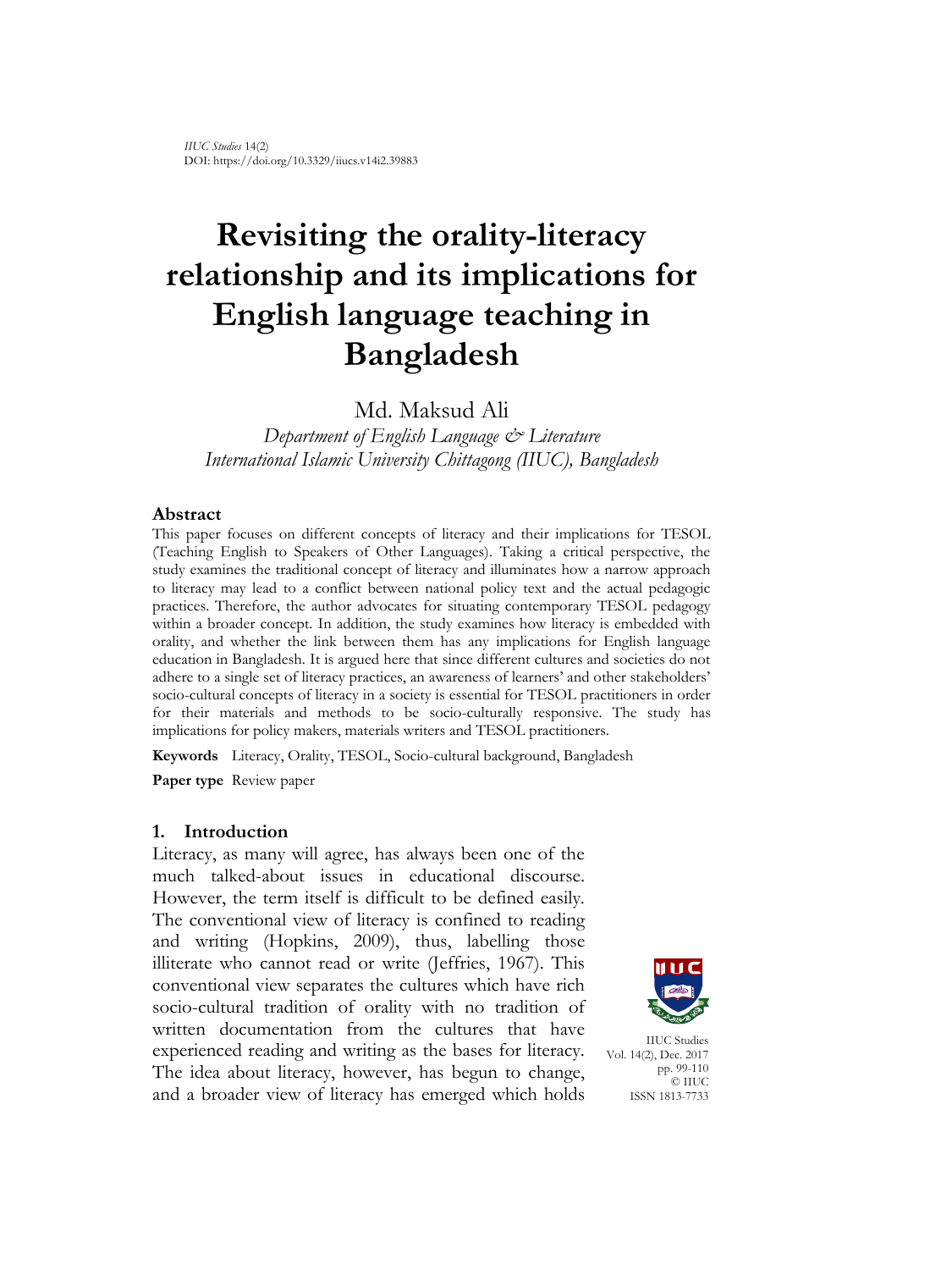that literacy is a socially constructed functional ability, not just the reading and writing capacity (Cook-Gumperz, 2006).

This paper aims at exploring different concepts of literacy along with their implications for approaches to learning and teaching languages in general and for TESOL practices in particular. The study also focuses on the literacy-orality relationship and examines its implications for TESOL in Bangladesh. Finally, it is argues that second/foreign language teaching must consider learners' orality as a point of departure so that language learning is contextualised for the learners. It is also argued here that TESOL practitioners must be aware of learners' and other stakeholders' concepts of literacy within a society so as to avoid any mismatch between learning expectation and pedagogic practices in a given context.

## **2. Literacy**

The traditional idea of literacy is so radical in nature that knowledge of the view is essential for language teachers to distinguish it from what is meant by literacy today. In the past, literacy was used to refer to the ability of reading and writing alone, and hence, treating those who could not do so as ''illiterates'' (Jeffries, 1967:3). Jeffries claims that in a ''civilised society'' reading and writing are ''inseparable elements'' and that the complete "social", "political" and "economic" base of a community depends on the ability of "every citizen" to communicate in written form. By claiming so Jeffries implicitly terms those who cannot read or write as not merely illiterate but he explicitly ''classif[ies]'' most adults of Asia, Africa and Latin America as also uncivilised since a significant portion of them cannot read and write (Jeffries, 1967:3). He further goes on to say that "visible symbols" are essential because "the want of such a symbol is itself the greatest impediment to the progress of civilisation….not only is such a symbol an essential element of civilisation, but it may be assumed as the very criterion of civilisation….'' (Jeffries, 1967:4). In addition, for Jeffries (1967:15), symbol is very important because he thinks spoken words have no ''permanence'' and that they will die finally. However, these radical views may hurt those who can judge something properly although they cannot read or write. Cook-Gumperz (2006) suggests that most people view illiteracy as the lack of proper judgement, not just the inability to read or write. Besides, these extreme views separate the cultures which may be so prolific in oral tradition without any written document from the ones which view reading and writing as the bases of literacy. Can we really term the primitive people and even those in the present world who cannot read or write as illiterate or uncivilised? Therefore, a broader view of literacy is necessary.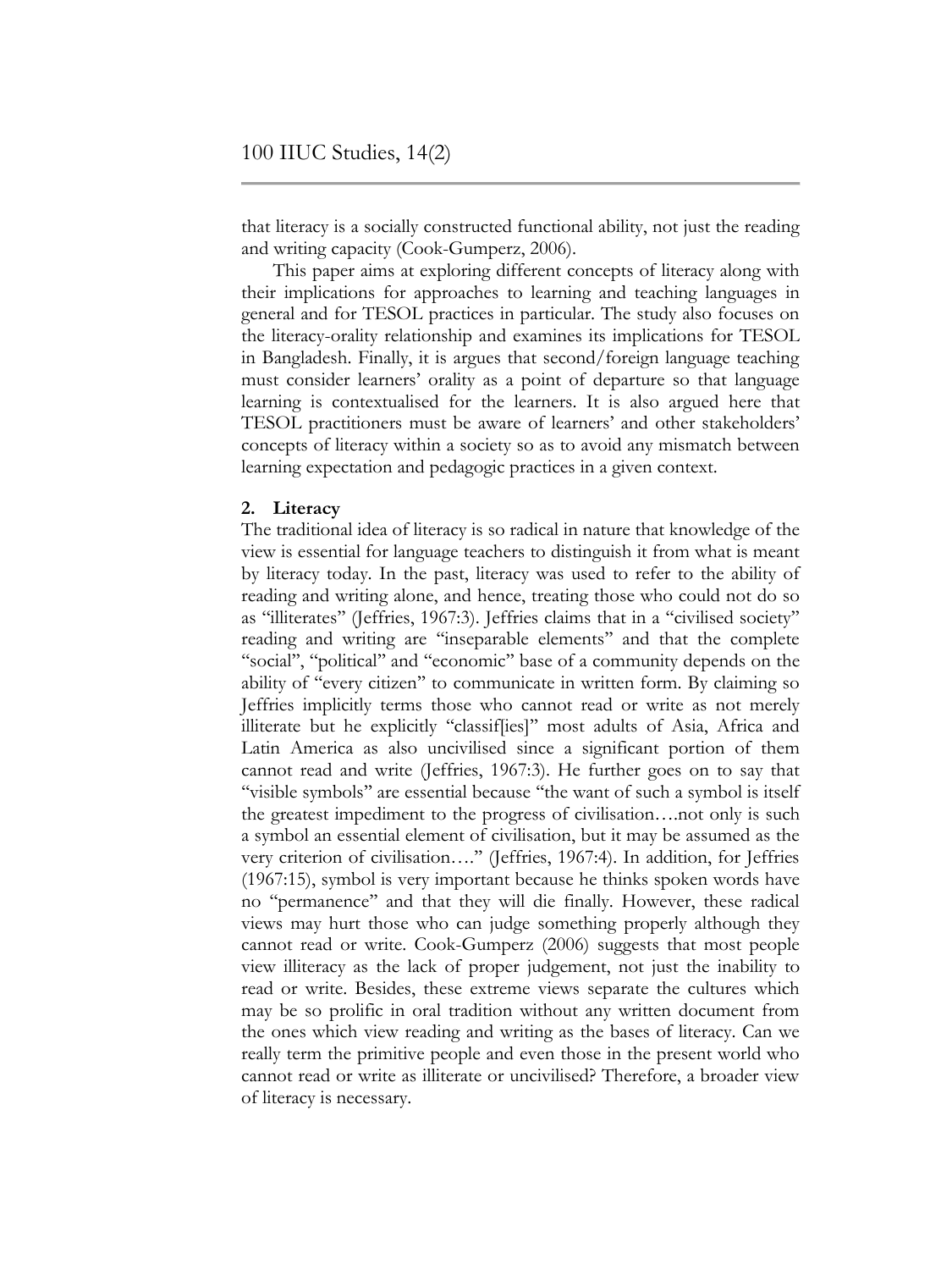The traditional view of literacy is also problematic as it fails to account for situations where oracies (i.e. spoken tradition) are more useful and functional than literacies (i.e., written tradition). Many young people in Bangladesh are an example: they can read and write Arabic but they cannot use the language in Arabian societies. On the other hand, most of them do not know a single letter of the Hindi alphabet, nor can they read and write in the language; yet, they are able to use the language in the social context. This has been possible for them as they have received numerous linguistic and functional stimuli in the language being exposed to the language in the media. Can we term them illiterate in Arabic or Hindi?

Indeed, literacy goes beyond what Cook-Gumperz (2006) terms ''Western-centric view'' which has failed to consider a myriad of diverse cultures across the world and which has misrepresented the notion of literacy for a long time. Cook-Gumperz defines literacy from what she calls an ''ideological'' point of view that literacy is a set of practices based on both the written and the oral tradition of languages. For Kern (2000), ''…literacy is dynamic-not static-and variable across and within discourse communities and cultures'' (p3). Therefore, a community may not have written documentation of its language, yet people in that community are communicating and performing their activities through their traditionally fostered oral languages. For example, some indigenous ethnic groups of people in Chittagong hill-tract area in Bangladesh until very recently did not have any written tradition of reading or writing. Although young children of some tribes are now having the blessing of formal education in their tribal languages, most aged people still do not know how to read or write. Nonetheless, they are performing their daily activities and rituals using their traditional oral languages that they have fostered for centuries. Hence, these people are civilised and literate in their own tradition inasmuch as they are able to perform their linguistic functions in their society using their oracies.

With the passage of time, the idea of literacy became even more sophisticated. It has already been indicated that literacy is not a one sided phenomenon, limiting itself merely to the ability of reading and writingindeed literacy is multi-faceted. It is interesting to note that Dubin (1989) speaks of ''shopping literacy'', ''legal literacy'', ''geography literacy'' etc. (Dubin, 1989:173). Literacy, in the present world includes what Stapleton (2005:135-136) calls ''electronic literacy'', which is important in the modern world on account of the massive shift from paper to the screen as a form of communication, even through electronic literacy does not need the ability to write.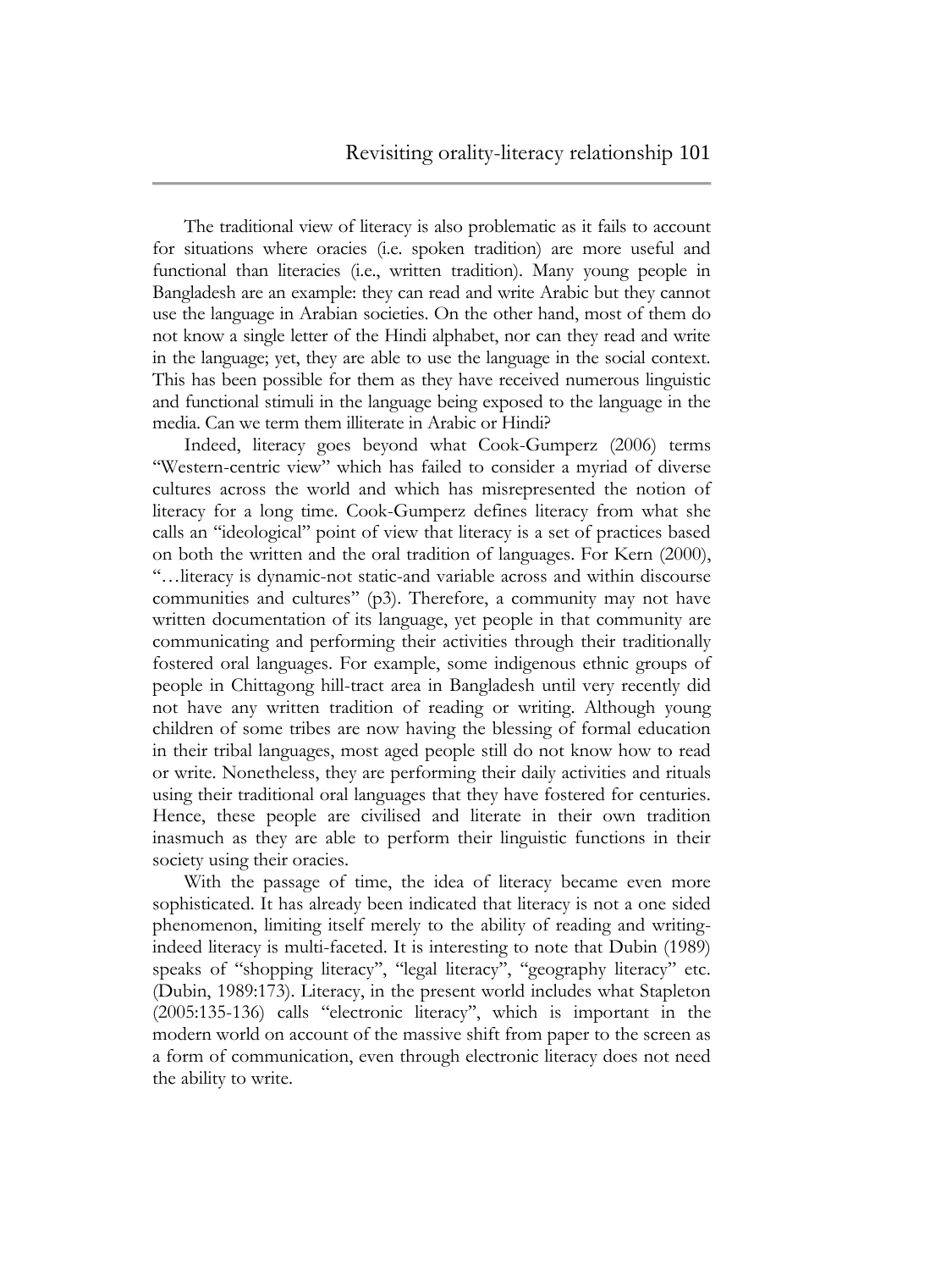For Dubin (1989:172), "computer literacy has nothing to do with reading and writing. Rather, it means that an individual can cope with has the necessary know-how and skills to utilize - the computer in everyday activities''. However, Hawisher and Selfe (2000:2) argue that ''very little research has been conducted to trace culturally specific literacy practices online in ways that might offer additional perspective on the myth of a culturally neutral global network''. They also claim ''little or no work has been done to trace the ways in which specific, culturallydetermined literacy practices serve to constitute the web as a communication medium. Nor has there been significant and systematic study of cultural identities individuals create through their literary on the web'' (Hawisher & Selfe, 2000:2).

## **3. What do the concepts mean for TESOL?**

The varying concepts of literacy have implications for TESOL. The traditional notion of literacy confines itself to reading and writing alone. Language teaching from this perspective is likely to take a traditional role in which focus is exclusively on reading and writing skills. This approach best fits within the Grammar Translation Method (GTM) - a method that aims to train learners in reading and writing skills so that they can understand and appreciate literature written in foreign languages. GTM, however, does not focus on functional aspects of a language as GTM ignores, in principle, to focus on listening and speaking skills of the target language. According to Larsen-Freeman (2000:16) within the scope of the GTM, ''the ability to communicate in the target language is not a goal of foreign language instruction''.

The broader view of literacy, on the other hand, focuses more on the functional aspects. Within this approach, TESOL is likely to take a comprehensive role in which focus should be placed not only on the development of reading and writing skills but also on the communication skills so that learners can use the English language in day-to-day glocal (global and local) settings. In other words, here TESOL education focuses on the four language skills - reading, writing, listening and speaking - so that learners can acquire the skills and use them in meaningful sociocultural, intercultural, employment, business, education, information transfer, etc. contexts. This approach takes a pragmatic view of languages, and it examines ways in which language teaching can be useful for the development of learners' *communicative competence*- ''knowing when and how to say what to whom'' (Larsen-Freeman, 2000:121).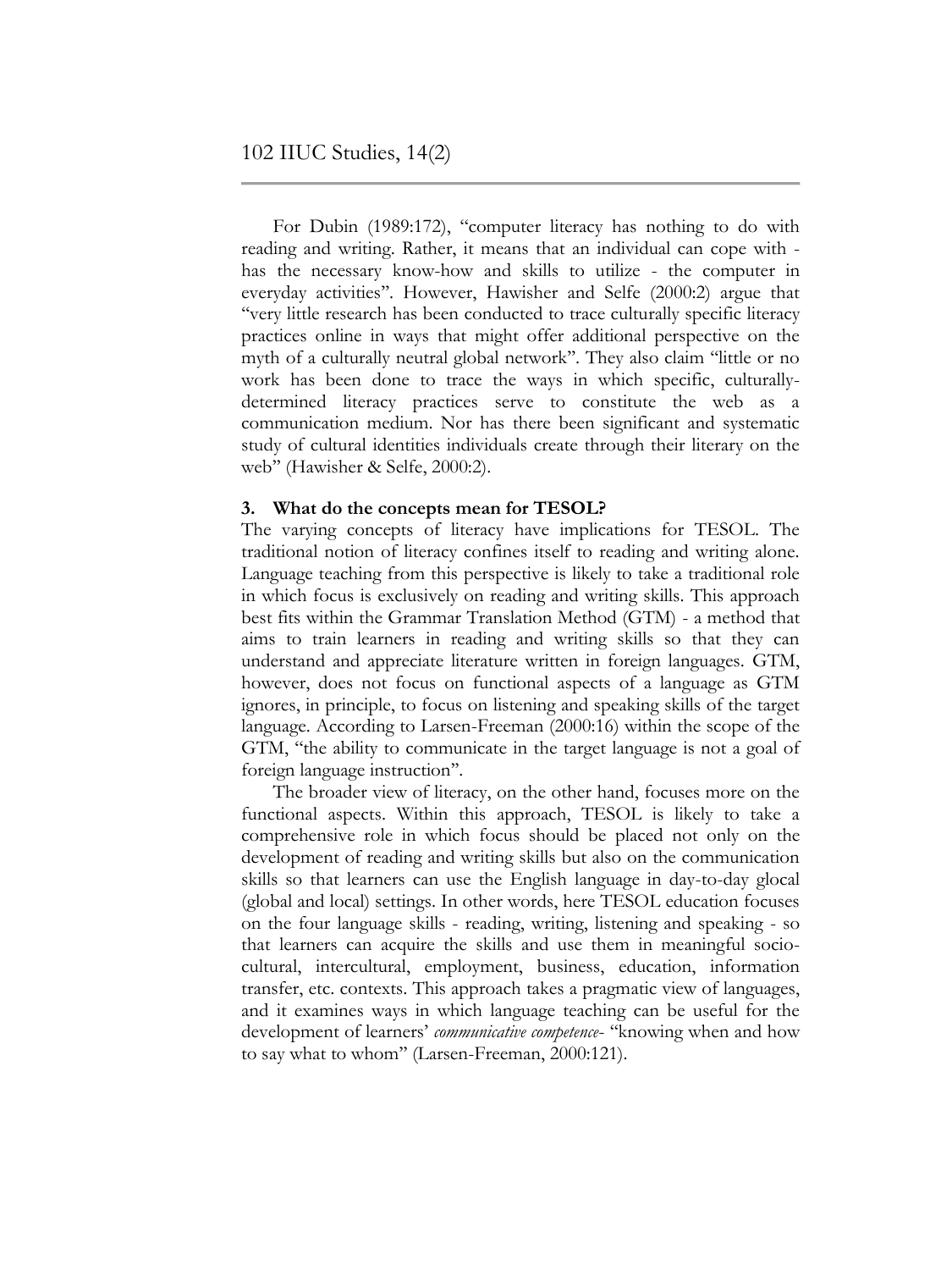# **4. Orality and literacy: The relationship**

Before we go further to explore the relationship between orality and literacy and their implications for TESOL, we need to be clear about what is meant by orality and oracy. Orality is the spoken tradition of a language (Ong, 2002). Oracy is the oral expression that people make through verbal elements of a language (Ong, 2002). However, how people speak (oracies) in a society is dependent on orality of that particular society. And the oral tradition of a community is deep-rooted in the past. This is true of literacy practices as well: Literacy cannot stand apart from the past. Barton, Hamilton and Ivanic (2000:13) maintain "...like all cultural phenomena, they [literacy practices] have their roots in the past. To understand the contemporary literacy it is necessary to document the ways in which literacy is *historically situated*…''. This implies the relationship between the present literacies and the ancient ones. This is the point where orality and literacy meet. Cook-Gumperz (2006) claims literacy and orality cannot be opposite to each other. Literacy is somehow linked to the spoken world; reading something means transferring it to sound- aloud or in the imagination; thus "writing can never dispense with orality" (Ong, 2002:8). In addition, ''writing does not reduce orality rather it organises the principles of oratory into scientific art…'' (Ong, 2002:9). Orality of a culture can be termed the ''Primary Orality'' since it is ''totally untouched by the knowledge of writing or print'' while writing itself can be classified as ''Secondary Orality'' (Ong, 2002:11). What is important is that secondary orality is dependent on primary orality, which suggests that "orality of a language is permanent" (Ong, 2002:7).

# **5. Implications of the relationship for TESOL**

The relationship between orality and literacy has ideological and pedagogical implications for TESOL. From an ideological point of view, TESOL policy makers, programme designers and materials writers need to consider learners' socio-cultural background and tradition (orality). In other words, one of the aims of TESOL teaching within ESOL contexts should be raising learners' awareness of their tradition, culture and customs that uphold their identity. Language teaching materials, in this case, need to make use of orality (that is rooted in learners' cultural heritage) in order to develop learners' literacy that is useful for them to function both in national and transnational contexts. Such an approach takes socio-cultural transformative agenda which cannot be implemented through a narrow concept of literacy which separates orality and oracy from literacy.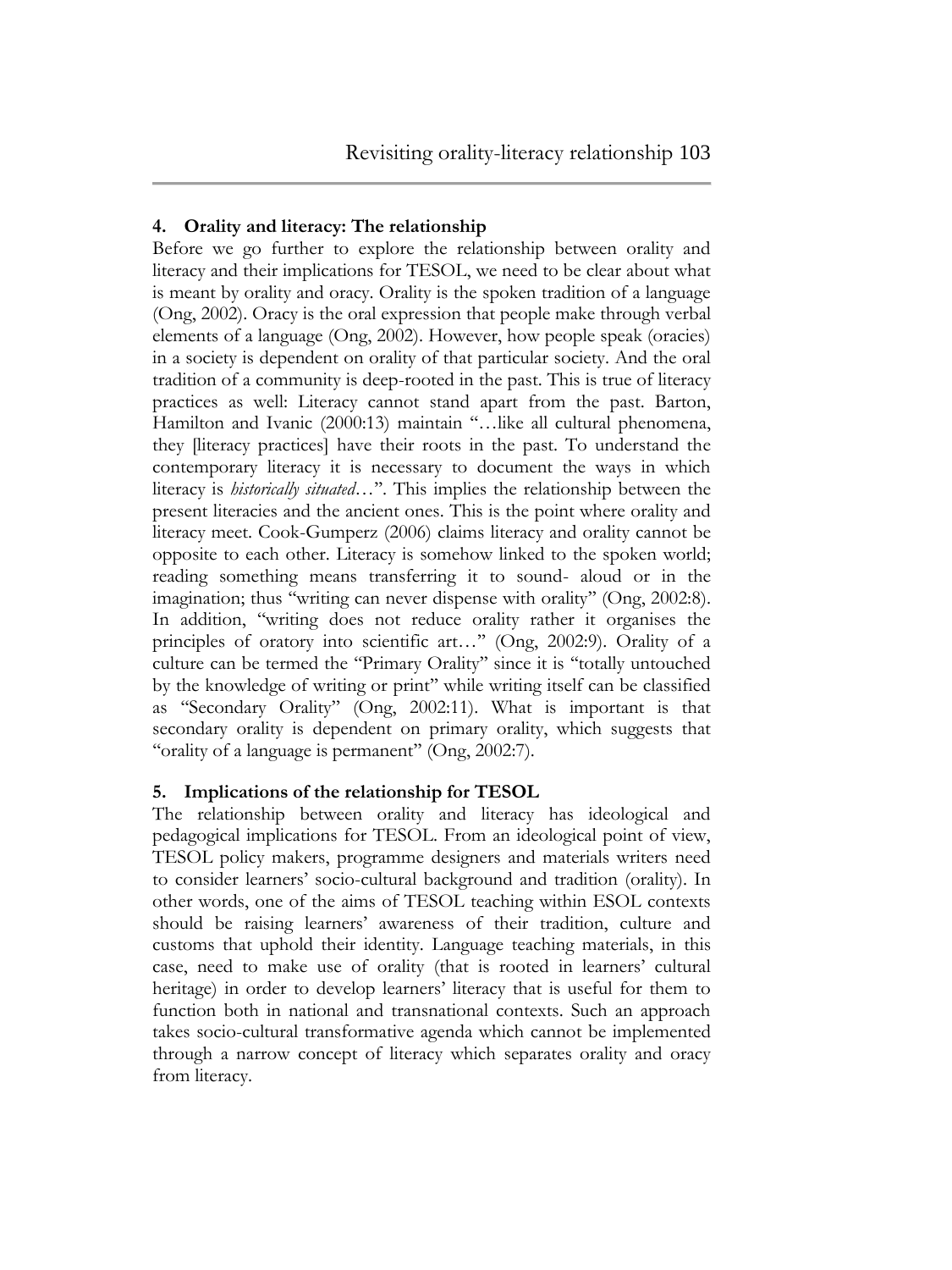From a pedagogical point of view, it is important that we focus on the four skills of the English language i.e., reading, writing, listening and speaking. This will be representative of both literacy and oracy and the broader aspect of literacy as discussed earlier. In addition, it is also important for language teachers to be aware of the socio-cultural concepts of literacies/oracies and orality of the learners. TESOL practitioners must know "...what literacy means to those who are acquiring and using it" (Goelman, Oberg, & Smith, 1984:3) because ''the concept of literacy has many implications [for many people]'' (Goelman et al., 1984:21). Goelman et al. (1984), for example, reports on a study carried out by Schieffeling and Smith on the concept of literacy in three distinct groups: a group from a Philadelphic Suburb, another family from Papua New Guinea and the third group from a number of Chinese families settled in Philadelphia. The first group views literacy as an "integral part", while the second group does not think of literacy as an important aspect for the lives of their children. Finally, the third group observes literacy as ''a social process'' which helps people to tackle "with a new set of tasks" (Goelman et al., 1984:4-21).

Another implication is that TESOL education must be culturally responsive to a particular group. An example of ''cultural responsiveness'' in literacy education may be related to what a Jewish teacher says- ''being Jewish, the concept of culturally responsive education gives me the idea of protection. I have seen discrimination around many times, and I know how it feels'' (Porto, 2009:7). Porto (2009:9) puts forward that ''ELT in the twenty-first century means culturally responsive literacy education'' (p.1). Indeed, while teaching a foreign language, teachers need to make references to learners' "cultural" and "personal" identity so that they are able not only to learn another language but also to contribute to the ''thoughts'' and "principles" which their societies uphold (Mantero, 2003). For Porto (2009:2) ''identity matters because it is an aspect of how humans make sense of the world and their experiences in it…" and also "identity matters because people can be understood by others in particular ways…''.

Thus, TESOL literacy pedagogy should be what Cook-Gumperz (2006) terms ideological and it should not be, as Cope and Kalantzis (2000:9) suggest, restricted to ''formalised'', ''monolingual'', ''monocultural'' and ''rule-governed form of language''. Teachers must think about what kind of teaching is favourable to ''women'', ''indigenous peoples'', ''immigrants'' and to ''speakers of non-standard dialect'' (Cope & Kalantzis, 2000:10). Therefore, in the classroom all the practices ought to be ''culturally responsive'' so that they become the ''best practices'' (Porto, 2009:3). Porto (2009) claims that when language teachers try to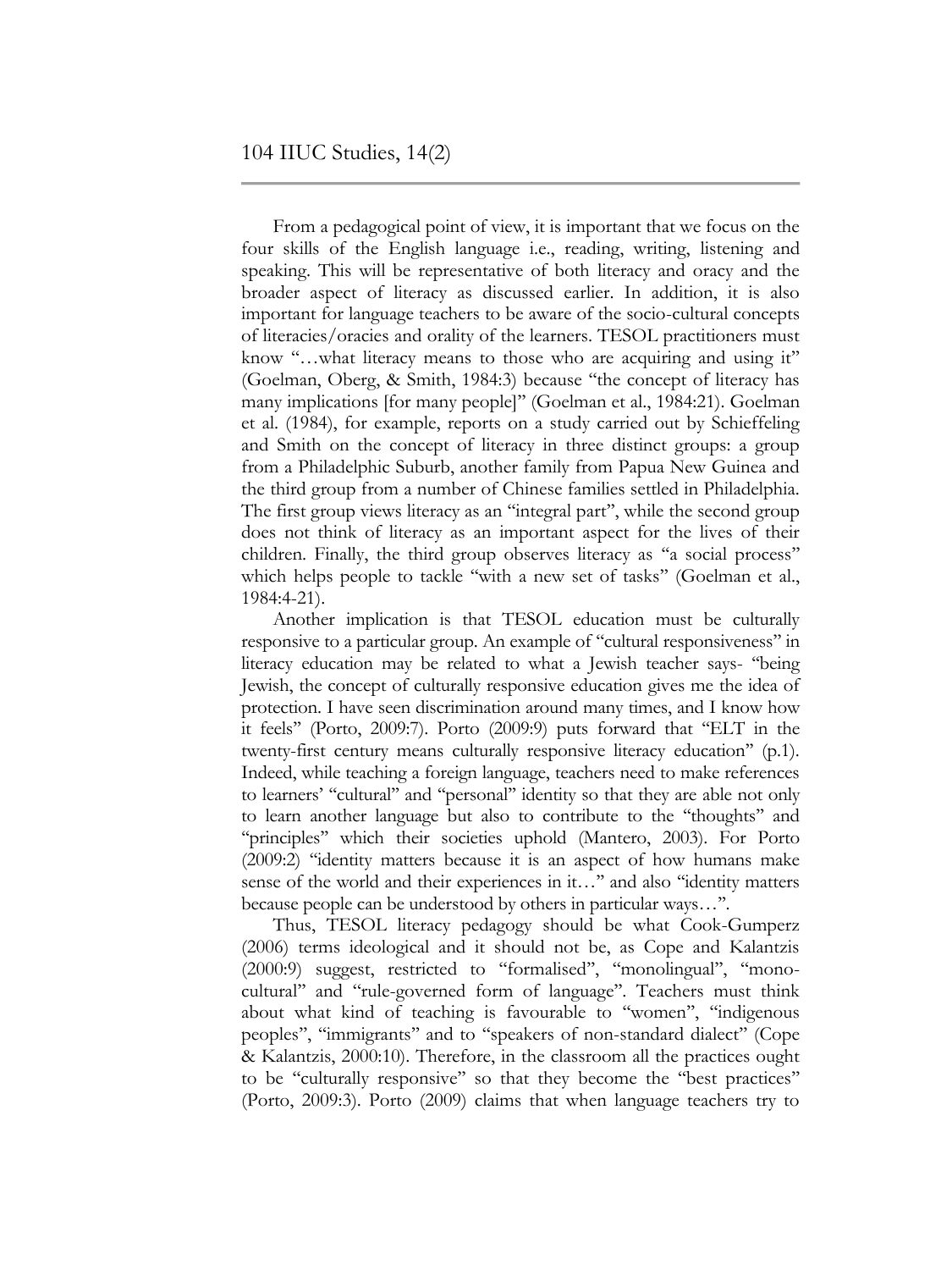understand the socio-cultural networks of the learners, there is a connection between what learners learn and how well they learn it (i.e., the content).

Language teachers' failure to understand learners' socio-cultural concept of literacies and oracies may impede learning and teaching. I experienced such an example at a language school in Bangladesh, where a native English speaking TESOL practitioner taught English for about four years. The lady never tried to understand how learners in Bangladesh acquire English as a foreign language. As a result, when any learner spoke or wrote English in the way he or she was socio-culturally built-up, the teacher readily rejected it, terming it to be 'Banglish'. It was rather interesting to note that she used to keep some mirrors with her and made the learners watch their own lips as they spoke. As a consequence, most learners lost the level of confidence they used to have in speaking. Hence, the approach the teacher took was not culturally responsive and the feedback she gave to the learners' performance in the target language (TL) as 'Banglish' was demotivating.

However, when learners' socio-cultural background and orality are taken into consideration, language learning itself becomes enjoyable. Nurss (2000) reports on a study that was conducted by Nurss and Rawlston in 1992 to demonstrate how learners' ''cultural knowledge'' has a positive impact on the learning of a target language. The aim of the project was to develop second language (L2) learners' oral English and English literacy by encouraging ''folk-tale'' and ''oral tradition of storytelling'' from the learners' own socio-cultural background. The participants included learners from Vietnamese, Laotian, Cambodian and Hispanic communities and their age ranged between two and 82. Aged participants from all the four different cultures were asked to find out a story from their own culture and explain it to other adults in English. The stories were composed by the tutor and later these were given to the adults. The adults revised them and finally typed them with the help of the older children who had computer operating skills. These activities gave the adults several ''opportunities to practice reading the story aloud, reinforcing the English vocabulary and sentence structure, and explaining cultural concepts to the children''. Eventually, the stories were compiled in a book with ''audio tape recording'' of the stories both in their first language (L1) and L2 (here, English). As a result, the learners, under investigation, could listen to the stories as they read them. As for the result of the project, the learners developed a positive attitude towards learning English as an L2. In particular, the approach helped them in vocabulary, forming concept, editing and comprehension strategies (For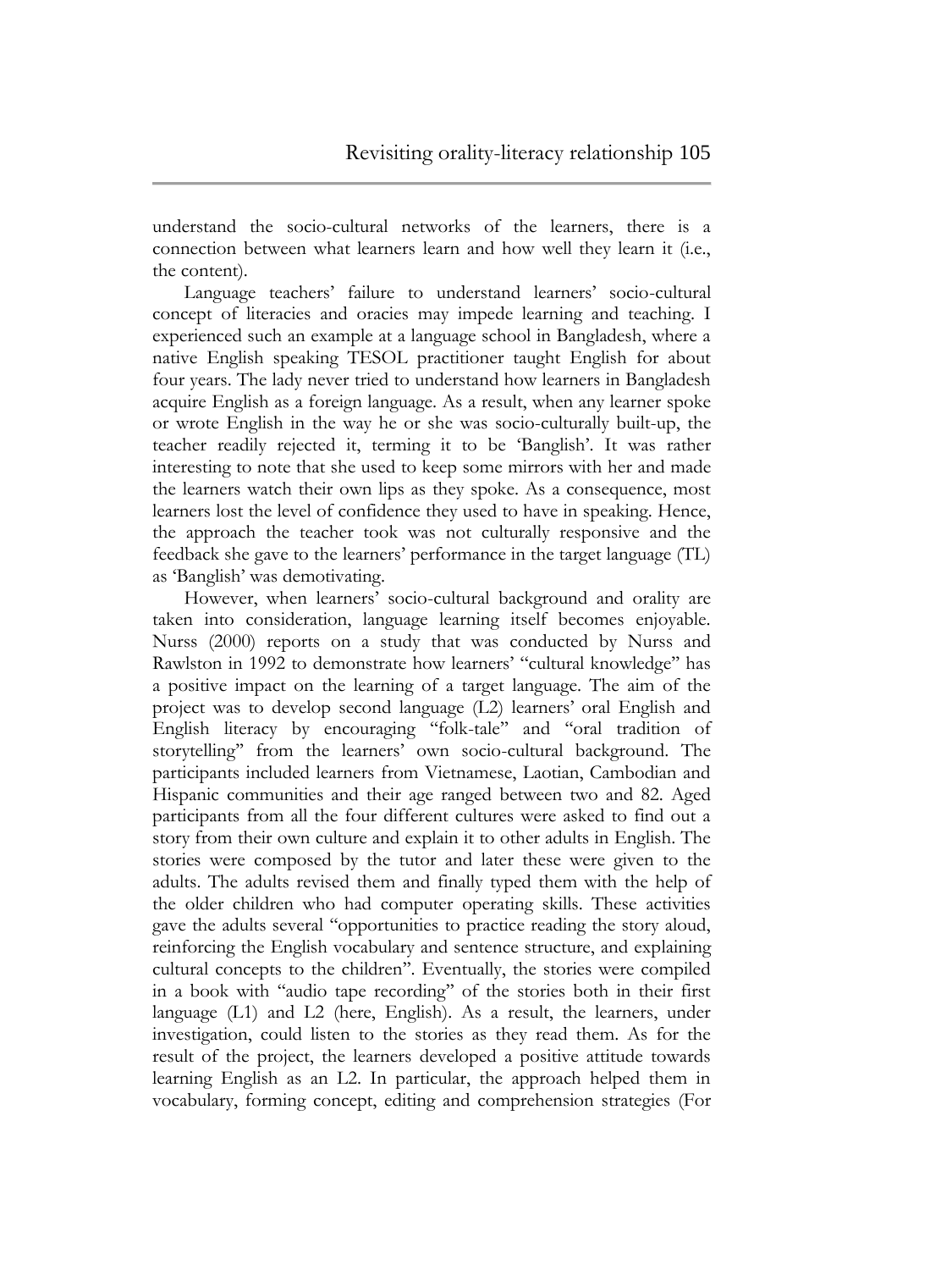details, see Nurss, 2000:63-64). For a related case study see also Creese and Martin (2003).

## **6. Pedagogical implications and recommendations for TESOL in Bangladesh**

Based on the arguments made through the above sections, a number of pedagogical implications may be drawn for English language teaching in Bangladesh. The Bangladesh government has recently adopted a communicative approach to the English language learning and teaching (National Educational Policy, 2010). In Bangladesh, development of communication skills in English is now seen critical for developing the citizens who will be able to participate in the global business and employment ''from which they have previously been excluded'' (Seargeant & Erling, 2011:4). The shift towards a communicative approach to English language teaching has implications for the TESOL policy makers and practitioners in Bangladesh. Taking a narrow approach to literacy as a point of departure for syllabus and materials design as well as for pedagogy and assessment will directly contradict the national policy for developing communicative competence of the learners. In other words, we must find ways in which language teaching fits within the broader aspect of literacy which is contingent not only on the development of reading and writing skills but also on a number of other skills such as, listening and speaking skills, communication strategies and functional abilities in social contexts. Based on the critical perspectives made on literacy and the relationship between orality and literacy, the following implications and recommendations may be considered for TESOL practice in Bangladesh:

a. The current approaches to English language teaching in Bangladesh are to develop learners' communicative and functional skills so that they may have access to the globalised system (Ali, 2010; Ali & Walker, 2014a; Ali, Hamid & Hardy, 2018; Hamid & Baldauf, 2008). Thus, language teaching with a traditional approach and method (e.g., the GTM) may not be appropriate to the goal of language teaching in the country. We need to situate TESOL in Bangladesh within a broader approach which takes into account not only the traditional literacies (i.e., reading and writing skills) but also the oracies (listening and speaking skills). This should be the case in all the stages of English language teaching, starting from the primary through the secondary to the tertiary level education.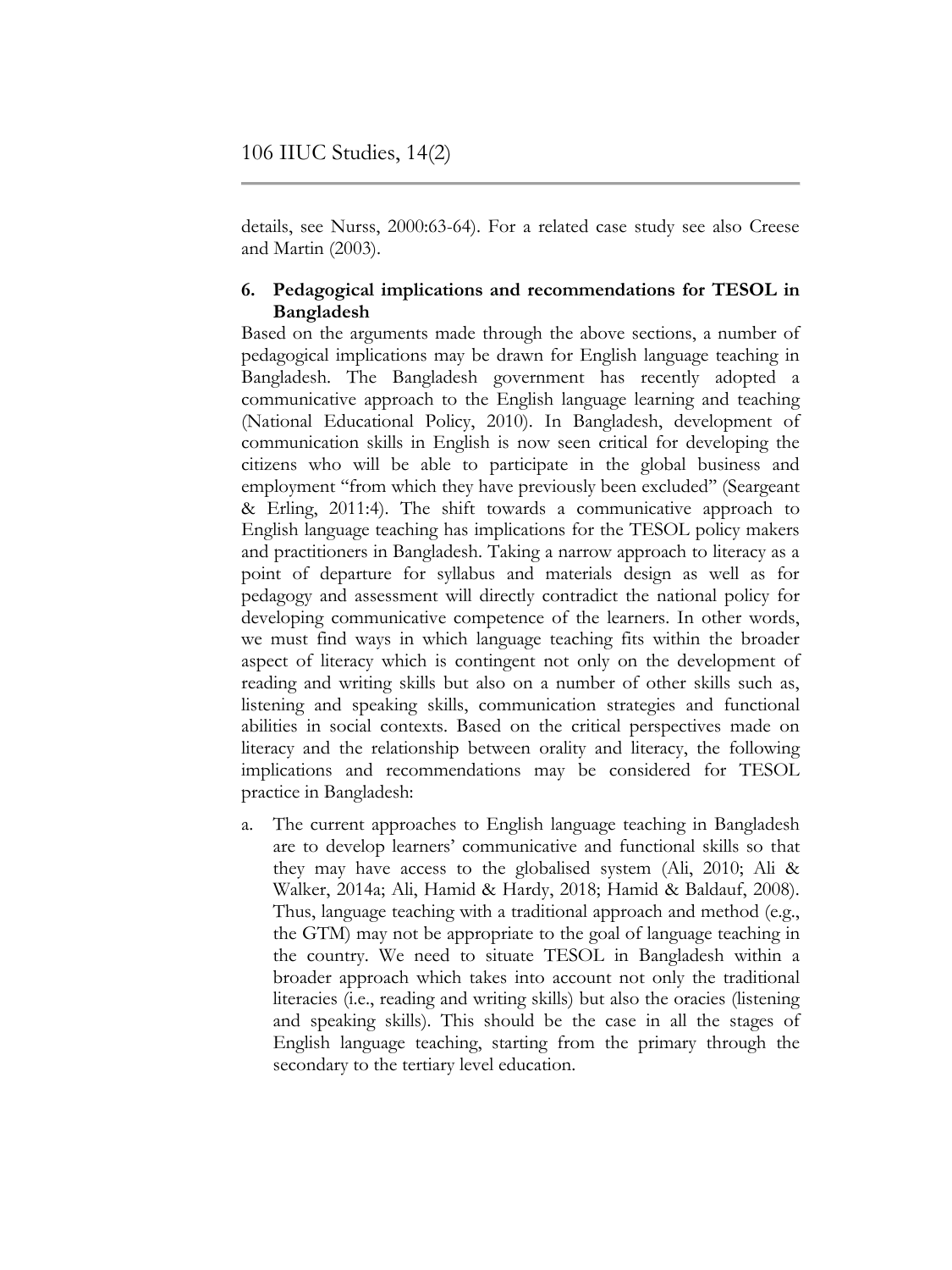- b. Language teaching materials should make an extensive use of learners' orality (e.g., folklore and other stories available in oral tradition of Bangladesh). Learning tasks for literacy and oracy development may be based on those traditional stories or other national issues that are not beyond learners' cognitive domain. This essentially means that there should be an even representation of all cultural groups in Bangladesh. Generally, it is seen that some minority groups and their cultures (for example, the ethnic groups in hill-tract area in Chittagong or elsewhere) are less represented in the official textbooks (*English for Today* series) for TESOL education in Bangladesh (Ali, 2014). This should not be the case. The national curriculum may have a policy that can specify how cultural contents may be chosen and represented in the textbooks. However, materials writers need to be careful so as to avoid any cultural representation that is either biased or that may hurt any particular cultural or religious community.
- c. With regards to the current TESOL goal of the country, language teaching materials can also sample contents for literacy and oracy tasks that are based on various socio-economic issues. Such materials can encourage learners to understand the process in which they may engage in and contribute to the socio-economic development of the country. However, the developmental agenda echoed in the educational policy and the national curricula are not truly reflected in the official textbooks (*English for Today*) inasmuch as the textbooks do not truly reflect the learners' and societal needs (Ali, 2014).
- d. Teachers should be made aware of the current approaches to learning and teaching English in Bangladesh. They should be trained continuously so that they can make a connection between whom they teach and how they teach. This means teachers need to be helped in understanding the learning beliefs of a particular community or a particular age group. In other words, belief is an important issue that can impede learning and teaching. Every effort should be made so that there is congruence between how learners want to learn and how teachers teach.
- e. Teachers also need to be trained in contextual pedagogy. Instead of sticking to a particular methodology (for example, Communicative Language teaching i.e., CLT), they can be encouraged to negotiate learning and teaching activities with those who are supposed to learn (i.e., the students). Such negotiation can be very useful as the process will create a scope for the teachers to make their practice culturally responsive to the people whom they teach.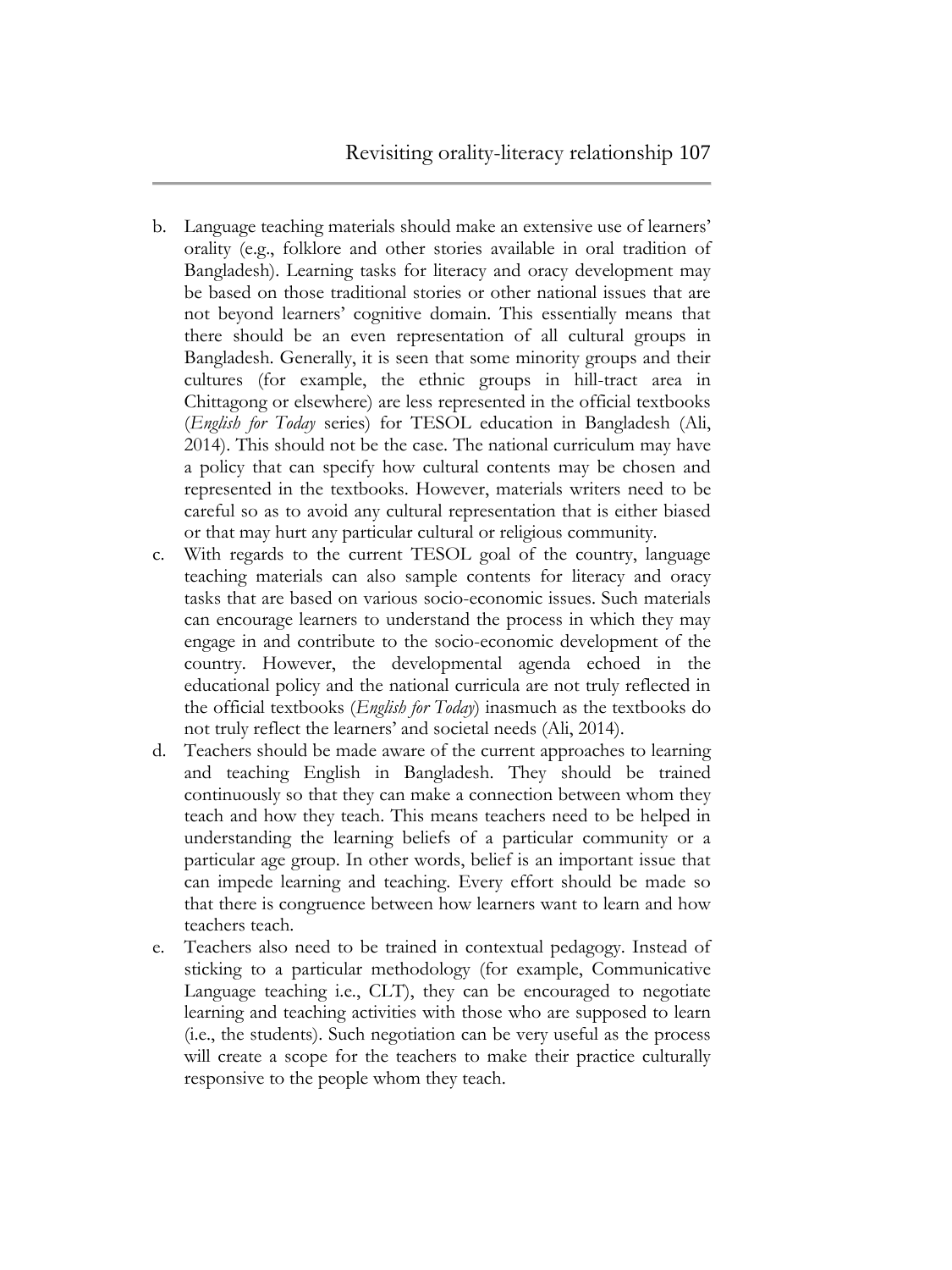Overall, TESOL practices must be socio-culturally responsive. In the context of Bangladesh, this means that language teaching and learning need to be focused on the current national education policy of the country and the national curricula for primary and secondary education. Tertiary level education in Bangladesh also need to nurture the education policy and try to contribute to its goal- education for human capital development. We must examine ways in which English language teaching in universities may produce global citizens who will be equally sensible of their local and global responsibilities.

## **7. Conclusion**

This paper has examined the traditional and the ideological concepts of literacy along with their implications for TESOL. The study has also focused on the orality-literacy relationship and the ways in which literacy education can be facilitated by including learners' orality. It has been argued here that apart from the ability to read and write, ''socially constructed phenomenon'' and ''context-bound communicative practices'' should also be considered to define literacy (Cook-Gumperz, 2006). Therefore, in stead of defining literacy in relation to a western-centric view, we have to consider the diversity of world's cultures. Thus, in teaching languages, for example, in teaching English to Speakers of Other Languages (TESOL), language teachers must be aware of the sociocultural concepts of literacies/oracies and orality of the learners so that the teachers can facilitate language pedagogy that is socio-culturally acceptable.

In conclusion, the study has a number of implications for TESOL in Bangladesh. First of all, language teaching in the country should be responsive to the national education policy and the national curricula for TESOL in the primary and the secondary education. The stakeholders must understand and work towards the implementation of the current approaches to learning and teaching English in Bangladesh i.e., development of communicative competence in English. What is important here is the need for an understanding of the fact that the current approaches to TESOL in Bangladesh cannot be anchored with the traditional concept of literacy as it is confined to reading and writing alone. The current goal, however, is to develop learners' functional skills for which essentially a broader understanding of literacy is needed as a theoretical framework for materials design, TESOL pedagogy and assessment. Secondly, materials writers should make use of the learners' orality in Bangladesh in order to design learning tasks for oracy and literacy development. This can help learners understand their identity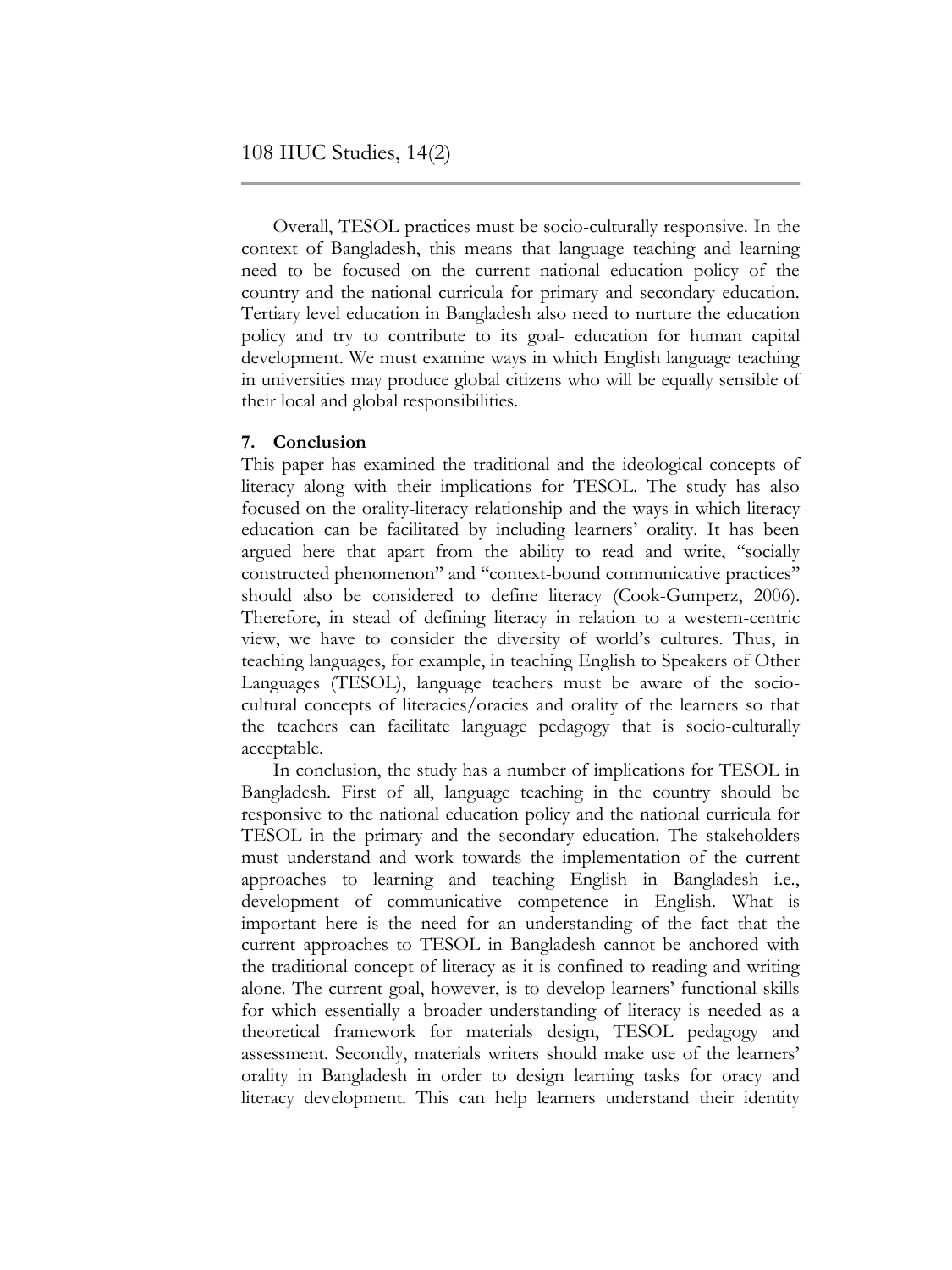better and make use of it as they encounter other cultures (Ali & Walker, 2014b). Finally, language teachers in Bangladesh should be trained in and made aware of the orality of various cultural groups in the country so that they can make use of it as they enter teaching profession.

## **References**

- Ali, M. M. (2010). Revisiting English language teaching (ELT) curriculum design: How appropriate is Bangladesh higher secondary level national ELT curriculum as a learner-centred one? *IIUC Studies*, *7*, 283-296. <http://dx.doi.org/10.3329/iiucs.v7i0.12494>
- Ali, M. M. (2014). An Evaluation of 'English for Today: for classes 11-12' as a Textbook for Bangladesh Higher Secondary Education (HSE). *The English Teacher, 43*(1), 1-18. <https://journals.melta.org.my/index.php/tet/article/view/219/119>
- Ali, M. M., & Walker, A. L. (2014a). 'Bogged down' ELT in Bangladesh: Problems and policy. *English Today*, *30*(2), 33-38. [doi:10.1017/S0266078414000108](https://doi.org/10.1017/S0266078414000108)
- Ali, M. M., & Walker, A. L. (2014b). From home culture to intercultural knowledge base: Implications for TESOL materials design. *Asian EFL Journal, 78*, 27-36. [https://www.asian-efl-journal.com/8395/teaching](https://www.asian-efl-journal.com/8395/teaching-articles/from-home-culture-to-intercultural-knowledge-base-implications-for-tesol-materials-design/)[articles/from-home-culture-to-intercultural-knowledge-base-implications](https://www.asian-efl-journal.com/8395/teaching-articles/from-home-culture-to-intercultural-knowledge-base-implications-for-tesol-materials-design/)[for-tesol-materials-design/](https://www.asian-efl-journal.com/8395/teaching-articles/from-home-culture-to-intercultural-knowledge-base-implications-for-tesol-materials-design/)
- Ali, M. M., Hamid, M. O., & Hardy, I. (2018). [Ritualisation of testing:](javascript:void(0))  [Problematising high-stakes English-language testing in Bangladesh.](javascript:void(0)) *Compare: A Journal of Comparative and International Education, 1-21*. DOI: 10.1080/03057925.2018.1535890
- Barton, D., Hamilton, M., & Ivanic, R. (2000). *Situated literacies.* London: Routledge.
- Cook-Gumperz, J. (2006). *The social construction of literacy*. Cambridge: Cambridge University Press.
- Cope, B., & Kalantzis. M. (2000). *Multiliteracies: Literacy learning and the design of social features.* London: Routledge.
- Creese, A., & Martin, P. (2003). *Multilingual classroom ecologies inter-relationships, interactions and ideologies*. UK: Short Run Press Ltd.
- Dubin, F. (1989). Situating literacy within traditions of communicative competence. *Applied Linguistics, 10*(2), 171-181*.* <https://doi.org/10.1093/applin/10.2.171>
- Goelman, H., Oberg, A., & Smith, F. (1984). *Awakening to literacy*. Oxford: Heinemann.